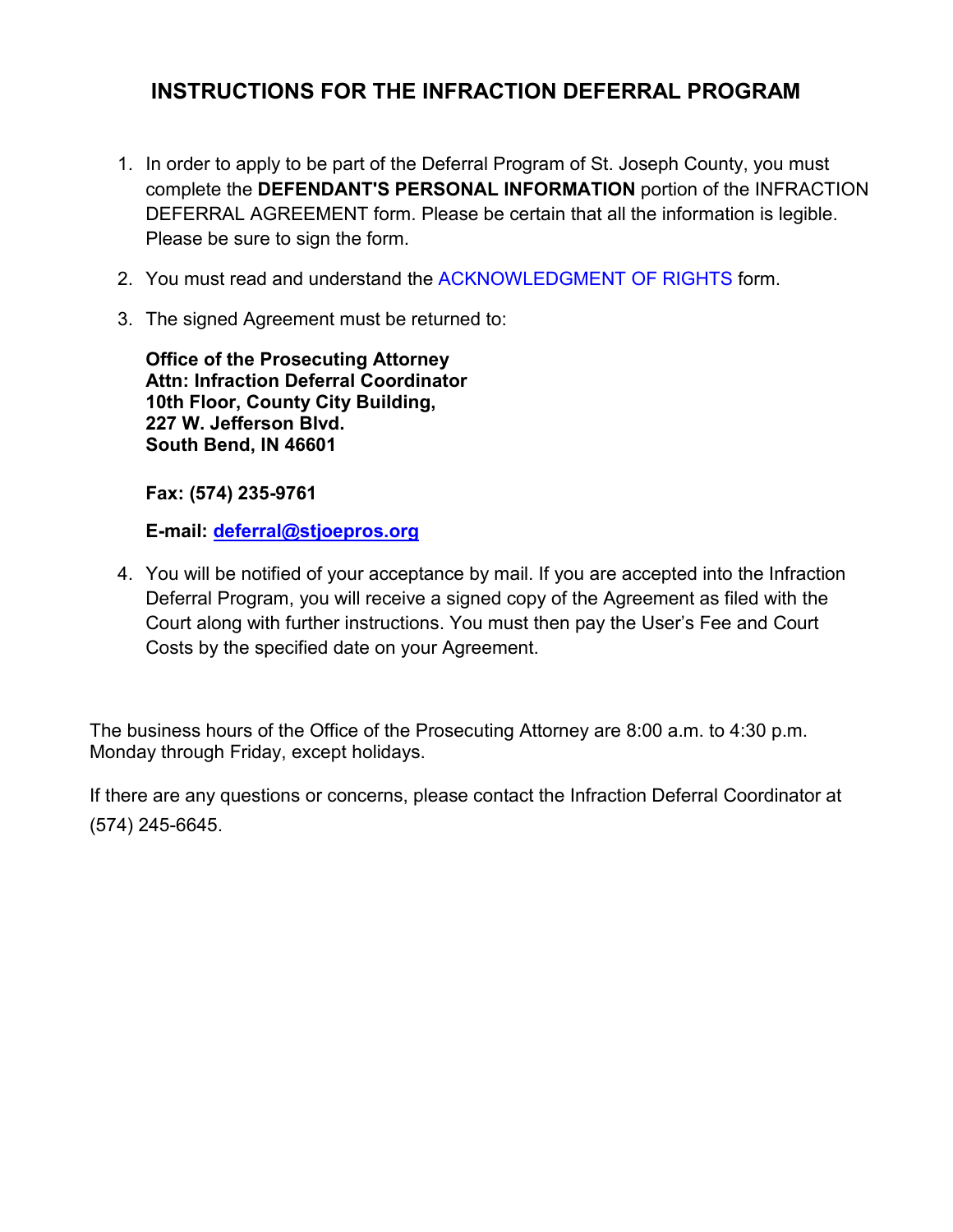| <b>STATE OF INDIANA</b> | SS: | IN THE ST. JOSEPH SUPERIOR COURT<br><b>TRAFFIC &amp; MISDEMEANOR DIVISION</b> |
|-------------------------|-----|-------------------------------------------------------------------------------|
| ST. JOSEPH COUNTY)      |     |                                                                               |
|                         |     |                                                                               |
| <b>STATE OF INDIANA</b> |     | CAUSE NO.                                                                     |
|                         |     |                                                                               |
|                         |     | CITATION NO.                                                                  |
|                         |     |                                                                               |

# **INFRACTION DEFERRAL AGREEMENT**

**Comes now**, the State of Indiana by Kenneth P. Cotter, Prosecuting Attorney for the 60<sup>th</sup> Judicial Circuit, and the Defendant, who submits the following agreement pursuant to I.C. 34-28-5-1:

# **I. The State agrees to:**

- 1. Withhold prosecution of the charge(s) herein so long as the Defendant complies with the terms of the Agreement.
- 2. Dismiss the traffic ticket on the <u>community</u> of <u>containing the same</u>,  $\frac{1}{\sqrt{2}}$ , if you commit no moving violation within six (6) months from the date that this Agreement is filed with the Court.

# **II. The Defendant agrees to:**

- 1. Commit no moving violations for a period of (six) 6 months from the date of that this Agreement is filed with the Court.
- 2. Pay  $\frac{1}{2}$  by the  $\frac{1}{2}$  of  $\frac{1}{2}$  of  $\frac{1}{2}$   $\frac{1}{2}$  to the Clerk of the Courts. Payment does not go to the Office of the Prosecutor.

The Defendant acknowledges that failure to comply with any section of this agreement may result in the Prosecuting Attorney immediately setting this case on the court calendar. The Defendant also understands that this will result in the forfeiture of fees paid.

| <b>DEFENDANT'S PERSONAL INFORMATION</b> |                                                                                                                      |  |
|-----------------------------------------|----------------------------------------------------------------------------------------------------------------------|--|
| Print Full Name:                        | <u> 1989 - Johann John Harry Harry Harry Harry Harry Harry Harry Harry Harry Harry Harry Harry Harry Harry Harry</u> |  |
| Street Address:                         |                                                                                                                      |  |
|                                         |                                                                                                                      |  |
|                                         | Signature(s) must be in ink                                                                                          |  |
|                                         |                                                                                                                      |  |
|                                         |                                                                                                                      |  |
|                                         |                                                                                                                      |  |

Approved and accepted by Kenneth P. Cotter, Prosecuting Attorney

BY: \_\_\_\_\_\_\_\_\_\_\_\_\_\_\_\_\_\_\_\_\_\_\_\_\_\_\_\_\_\_\_\_\_\_\_\_\_ BY: \_\_\_\_\_\_\_\_\_\_\_\_\_\_\_\_\_\_\_\_\_\_\_\_\_\_\_\_\_\_\_\_\_\_\_\_\_  **Deferral Program Coordinator**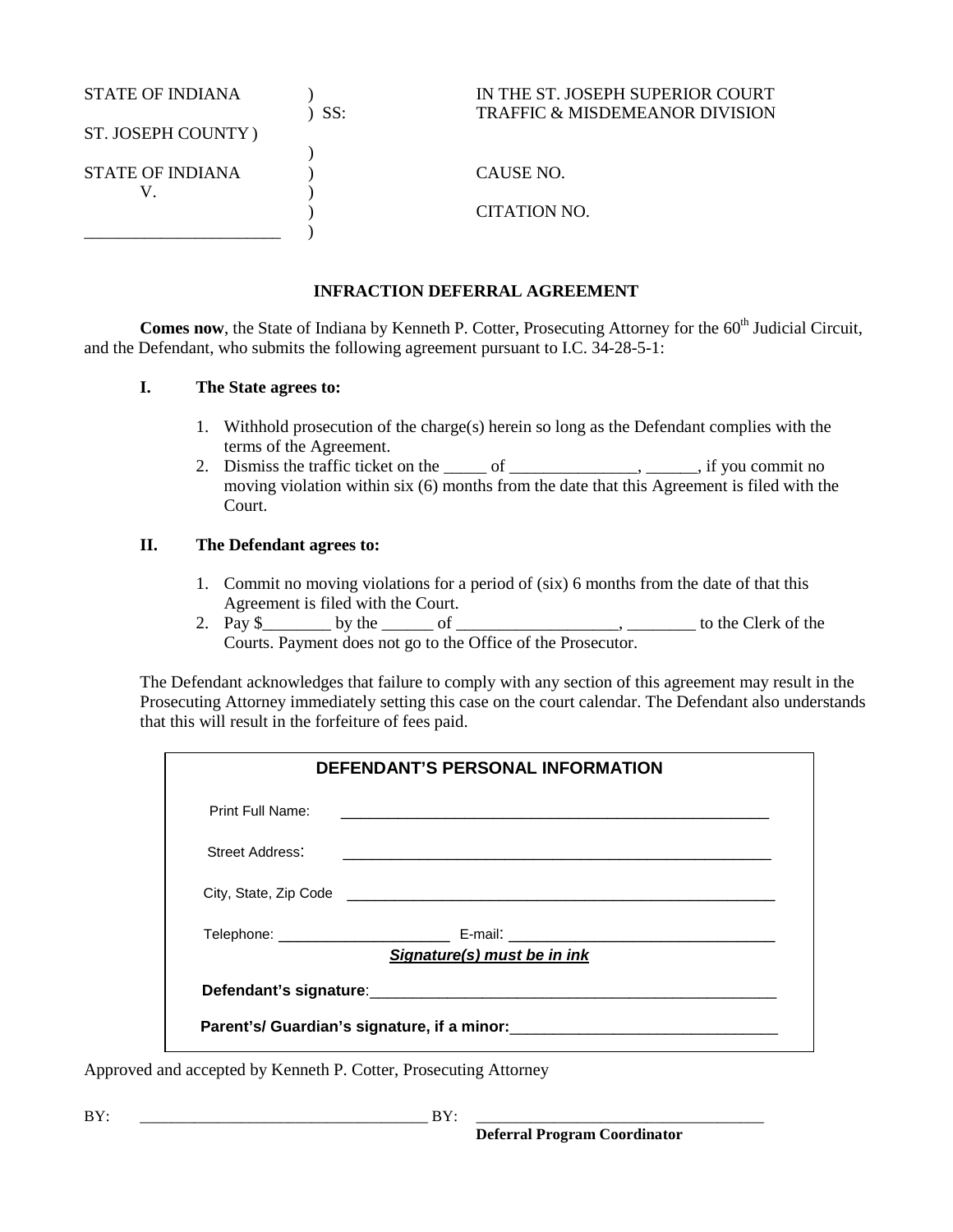## **SIGN SECTION # 1 BEFORE YOU GO IN FRONT OF THE JUDGE.**

# **SECTION # 1 I KNOW AND UNDERSTAND MY RIGHTS**

I read and understand English and have carefully read this paper, or I have had the information explained to me. I am not under the influence of drugs or alcohol or any disability which keeps me from understanding my rights. I know and understand my rights in court.

Date Signature **SECTION # 2**

## **I UNDERSTAND MY RIGHT TO HAVE OR REFUSE A LAWYER**

I understand that I have the right to a lawyer and the right to get time to talk to one. I understand that if I can't afford to hire a lawyer and am charged with a misdemeanor, a public defender could be appointed for me at little or no charge. I understand that I have the right to represent myself. I understand that an attorney is usually more experienced in plea negotiations and better able to identify and evaluate any potential defenses and evidentiary or procedural problems with the prosecutor's case.

I will: Hire a Lawyer Represent Myself Ask for a Public Defender

## Date Signature

## **SECTION # 3A I WANT TO PLEAD GUILTY (MISDEMEANOR)**

I am pleading guilty. I understand that the Judge will not accept a guilty plea from anyone who claims to be innocent. I do not claim to be innocent. I understand the charge or charges against me and the possible punishment. The essential facts in the charge against me are true. No promises, force or threats were made to cause me to plead guilty. I freely and voluntarily admit my guilt. If there is a plea agreement, which is an agreement between a prosecuting attorney and me concerning the disposition of the charges, and the Court accepts the plea, I understand the Court is bound by the terms of the plea agreement. I understand that, if I am not a United States citizen, a plea of guilty could affect my status and ability to stay in the United States. I understand that, if I am not a United States citizen, I have the right to have my arrest/detention/criminal prosecution. I have either exercised this right and am satisfied that my consulate has been notified or I decline to exercise this right.

Date Signature

# **SECTION # 3B I WANT TO PLEAD NO CONTEST (TRAFFIC OR ORDINANCE VIOLATION)**

I am pleading no contest. I understand the charge or charges against me and the possible punishment. I freely and voluntarily enter my plea of no contest.

Date Signature **PLEA AGREEMENT IS**:

Defendant's Initial Prosecutor's Initial

# **ST. JOSEPH SUPERIOR COURT TRAFFIC AND MISDEMEANOR DIVISION**

Revised 2-9-11

# **YOUR RIGHTS AND RESPONSIBILITIES IN COURT**

## **WHY ARE YOU IN COURT?**

You have been charged with an offense, either a misdemeanor or an infraction or an ordinance violation and you should be aware of your rights, the procedures in court and the possible penalties. You will receive a copy of the charge in court. For most traffic offenses and ordinance violations the ticket is the written charge and has been given to you by the officer.

### **NATURE OF THE OFFENSE:**

Misdemeanors are crimes and carry jail time as a possible penalty. Infractions and ordinance violations are civil cases and do not carry jail time. All charges carry monetary fines and court costs.

## **POSSIBLE PENALTIES UPON A FINDING OF GUILT: MISDEMEANORS**

|                            | JAIL                               |                                             | FINE           |                          |  |
|----------------------------|------------------------------------|---------------------------------------------|----------------|--------------------------|--|
| <b>CLASS</b>               | <b>MINIMUM</b>                     | <b>MAXIMUM</b>                              | <b>MINIMUM</b> | <b>MAXIMUM</b>           |  |
| $A^{\prime\prime}$         | $\overline{0}$                     | 365 Days                                    | \$0            | \$5,000                  |  |
| $\mathrm{H}^{\mathrm{op}}$ | 0                                  | 180 Days                                    | \$0            | \$1,000                  |  |
| C                          | $\theta$                           | 60 Days                                     | \$0            | \$ 500                   |  |
|                            |                                    | <b>INFRACTIONS AND ORDINANCE VIOLATIONS</b> |                |                          |  |
|                            |                                    | <b>FINE</b>                                 |                |                          |  |
| <b>CLASS</b>               |                                    | <b>MINIMUM</b>                              | <b>MAXIMUM</b> |                          |  |
| "A" INFRACTION             |                                    | \$0                                         | \$10,000       |                          |  |
| "B" INFRACTION             |                                    | \$0                                         | \$1,000        |                          |  |
| "C" INFRACTION             |                                    | \$0                                         | 500<br>\$      |                          |  |
| "D" INFRACTION             |                                    | \$0                                         | \$<br>25       |                          |  |
|                            | <b>CITY/COUNTY ORDINANCE</b>       | \$0                                         | 2,500          |                          |  |
|                            | <b>MANDATORY MINIMUM SENTENCES</b> |                                             |                |                          |  |
|                            |                                    | * OPERATING VEHICLE WHILE INTOXICATED       |                | 5 DAYS JAIL OR 180 HRS.  |  |
|                            |                                    | WITH ONE PRIOR CONVICTION FOR OWI           |                | <b>COMMUNITY SERVICE</b> |  |
|                            |                                    | * OPERATING VEHICLE WHILE INTOXICATED       |                | 10 DAYS JAIL OR 360 HRS  |  |
|                            |                                    | WITH TWO PRIOR CONVICTIONS FOR OWI          |                | <b>COMMUNITY SERVICE</b> |  |

## **OTHER POSSIBLE PENALTIES:**

A person convicted of a crime of domestic violence, as defined under Indiana Code, will lose the right to possess a firearm, possession of a firearm or ammunition may constitute a separate crime, parenting time with minor children may be restricted, and other legal penalties may be applicable and should be discussed with your attorney.

If you are convicted of a moving traffic offense (at trial, by plea of no contest, or by admission or guilty plea) a notice of the conviction will be sent to the motor vehicle commissioner of the state where you received your driver's license and be made a part of your permanent record, and will add points to your record. A conviction for any traffic